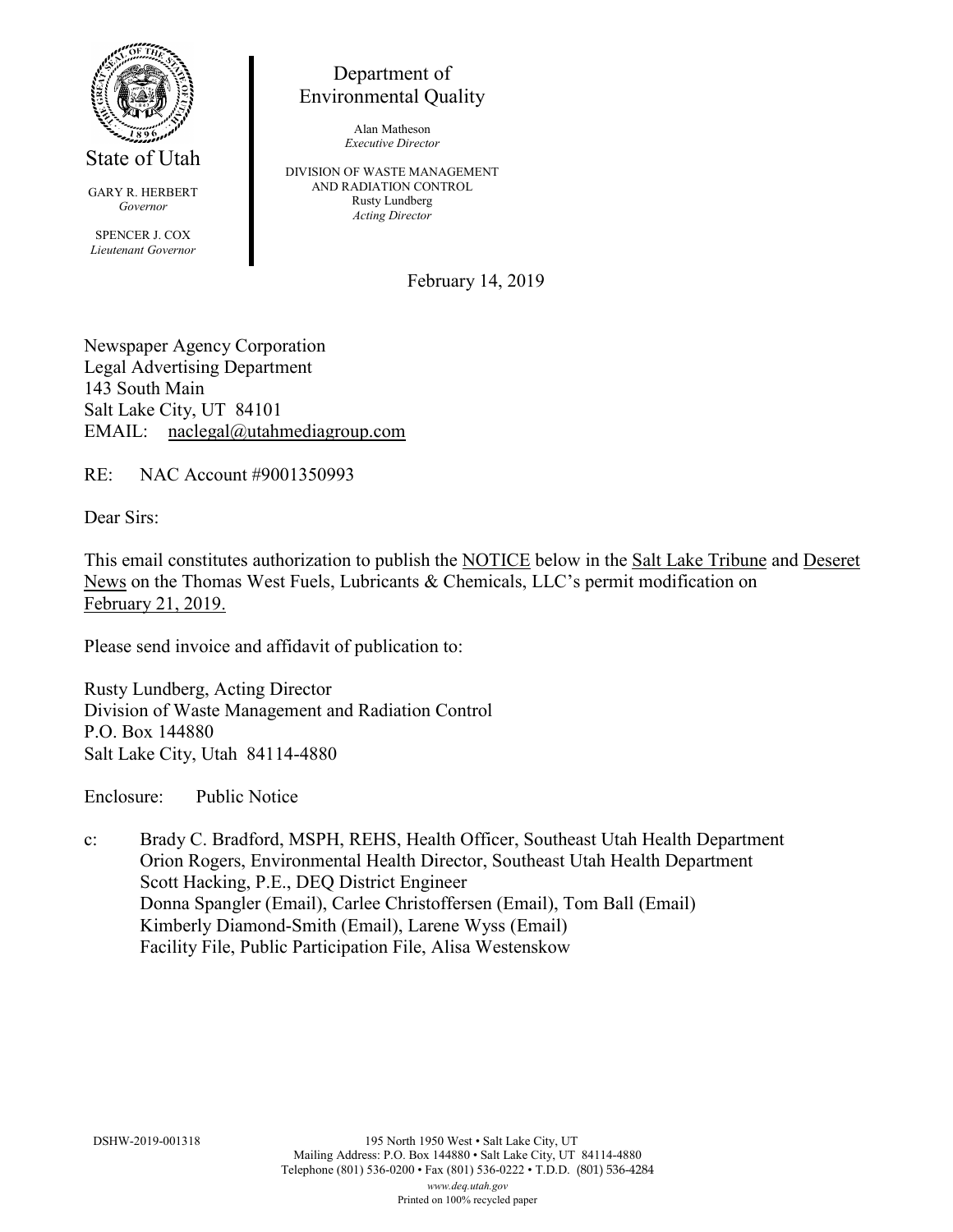

State of Utah

GARY R. HERBERT *Governor* SPENCER J. COX *Lieutenant Governor*

Department of Environmental Quality

> Alan Matheson *Executive Director*

DIVISION OF WASTE MANAGEMENT AND RADIATION CONTROL Rusty Lundberg *Acting Director*

February 14, 2019

The Sun Advocate P.O. Box 870 Price, Utah 84501

Email: legals@sunad.com

Dear Sirs:

This email constitutes authorization to publish the NOTICE below in the Sun Advocate on February 21, 2019.

Please send invoice and affidavit of publication to:

Rusty Lundberg, Acting Director Division of Waste Management and Radiation Control P.O. Box 144880 Salt Lake City, Utah 84114-4880

Enclosure: Public Notice

c: Brady C. Bradford, MSPH, REHS, Health Officer, Southeast Utah Health Department Orion Rogers, Environmental Health Director, Southeast Utah Health Department Scott Hacking, P.E., DEQ District Engineer Donna Spangler (Email), Carlee Christoffersen (Email), Tom Ball (Email) Kimberly Diamond-Smith (Email), Larene Wyss (Email) Facility File, Public Participation File, Alisa Westenskow